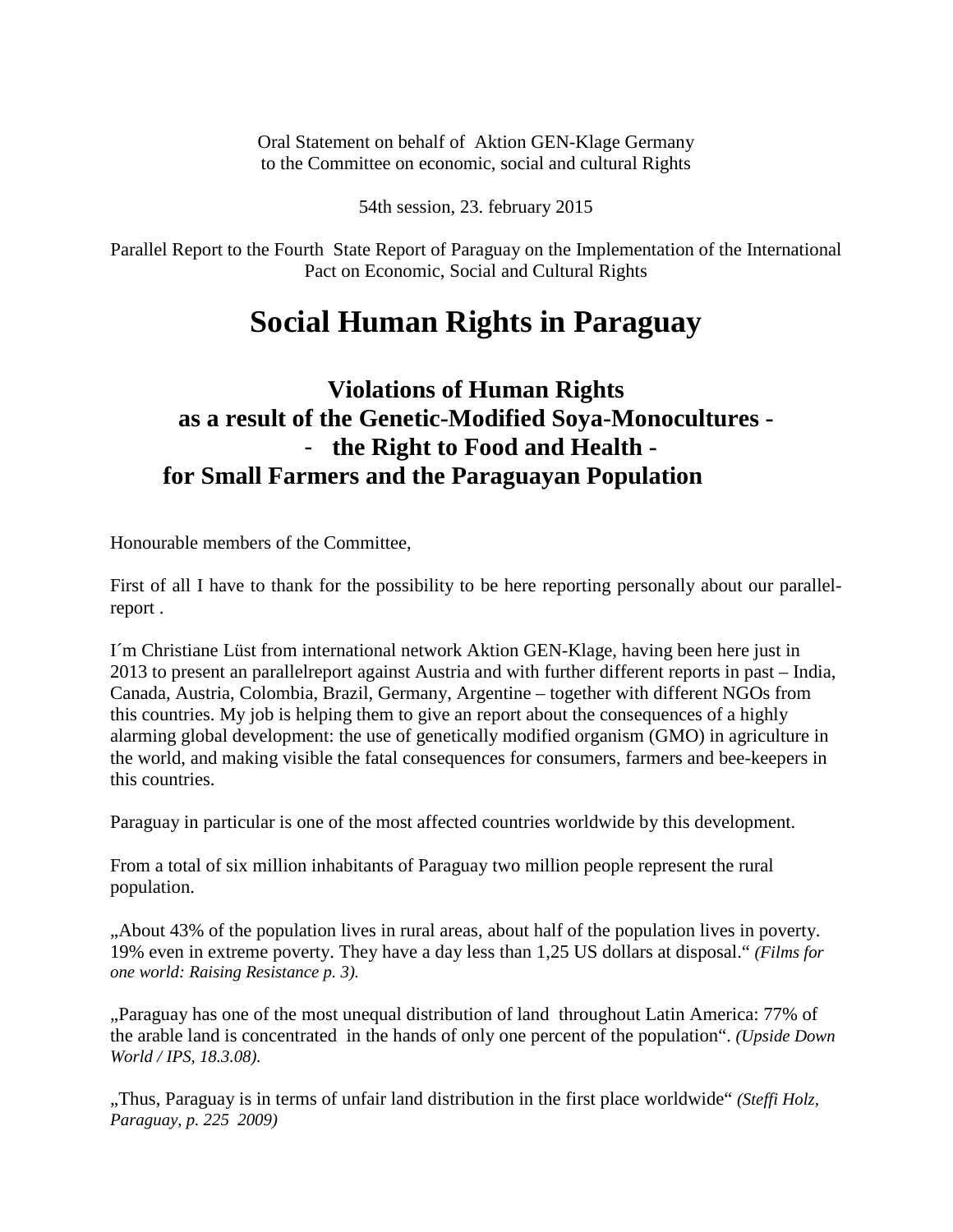"Paraguay is one of the most corrupt countries in the world ... In contrast, 44 percent of smallscale farmers have only one percent of the soils. The number of landless, small farmers and their families is estimated at 300.000. Either they have never owned land, were forcibly evicted from their soil or had to sell their land to expanding soybean farmers because of their precarious financial situation. Other small producers, who have been situated near industrially farmed gmsoy-plantations, gave up their plots because of the health impact of pesticide use. Organized landless people have been fighting for years for agrarian reform ... and request the return of illegally acquired lands. They also reject the monocultures off because they displace smallholder agriculture. *"(films for a world: Raising Resistance p.3 / 4).*

A large part of the country - namely 70% - belongs to foreign, primarily Brazilian landowners.

Since the mid-1960s the country was hit by a massive expansion of soy cultivation, which boomed in the late 1990s. In this case, genetically modified seeds were introduced by corporations such as Monsanto. Boosted by the demand for livestock feed and bio fuels, Paraguay developed for today's fourth largest exporter of soybeans, behind the USA, Brazil and Argentina. According to the Agriculture Ministry soy is grown on 2.4 million hectares, what minds 38% of the agricultural production of the country (IPS, 08/11/07). 80% of soy plantations are genetically manipulated. *(Latin America News 393 March 07). [\(http://www.oneworld.at/start.asp?ID=225336](http://www.oneworld.at/start.asp?ID=225336)*

For the country in the heart of the South American continent, the soybean is the number one export product ... No agricultural product claimed in further increasingly more area. It have been even 2,6 million hectares in the recent growing season - and this with only 4.2 million hectares of arable agricultural land designated. And the soy front of the large landowners continues apace massive. This massive expansion of soy monocultures in Paraguay is often associated with land conflicts, human rights abuses, expulsions - and with agricultural poisons that are extensively sprayed onto the soy fields.*[\(http://fdcl-berlin.de/aktuelles/2008/november-2008-sojarepublik-paraguay](http://fdcl-berlin.de/aktuelles/2008/november-2008-sojarepublik-paraguay-der-widerstand-der-kleinbauern-gegen-die-sozialen-und-oekologischen-folgen-der-sojamonokulturen-in-paraguay/#c3600)[der-widerstand-der-kleinbauern-gegen-die-sozialen-und-oekologischen-folgen-der-sojamonokulturen-in](http://fdcl-berlin.de/aktuelles/2008/november-2008-sojarepublik-paraguay-der-widerstand-der-kleinbauern-gegen-die-sozialen-und-oekologischen-folgen-der-sojamonokulturen-in-paraguay/#c3600)[paraguay/#c3600\)](http://fdcl-berlin.de/aktuelles/2008/november-2008-sojarepublik-paraguay-der-widerstand-der-kleinbauern-gegen-die-sozialen-und-oekologischen-folgen-der-sojamonokulturen-in-paraguay/#c3600)*

"... that people give up on the rural areas and move away. Since years tens of thousands continuously migrated to the big cities of Paraguay..... Many of them live in the slums on the peripheral city, which have grown in the past 15 years by about 75%. …."The district… is now growing rapidly by campesinos, which are distributed by the soy." More than 60,000 people live here now …"*(Steffi Holz, Paraguay p. 244/245; 2009)*

"… 78% of the soy animal feed in Europe is imported from Argentina, Brazil and Paraguay. ... .By the great demand within Europe - particularly from Germany - the climbing of soy production continues. For this, the companies would also cut down rainforests - with catastrophic consequences for the climate and the environment. *"("A crime against humanity", Miesbacher Merkur 3.6.11 page 4)*

## **The price of the soy monocultures in South America – Expulsion and hunger in Paraguay – full troughs and tanks in Europe**

"The soy farmers destroy the nature and the life of the people namely not only here in Paraguay, but worldwide. We know that soy is exported to Europe. But nobody knows in Europe how soy is produced." *Small farmer Gerónimo Arévalo, Alto Paraná, Paraguay*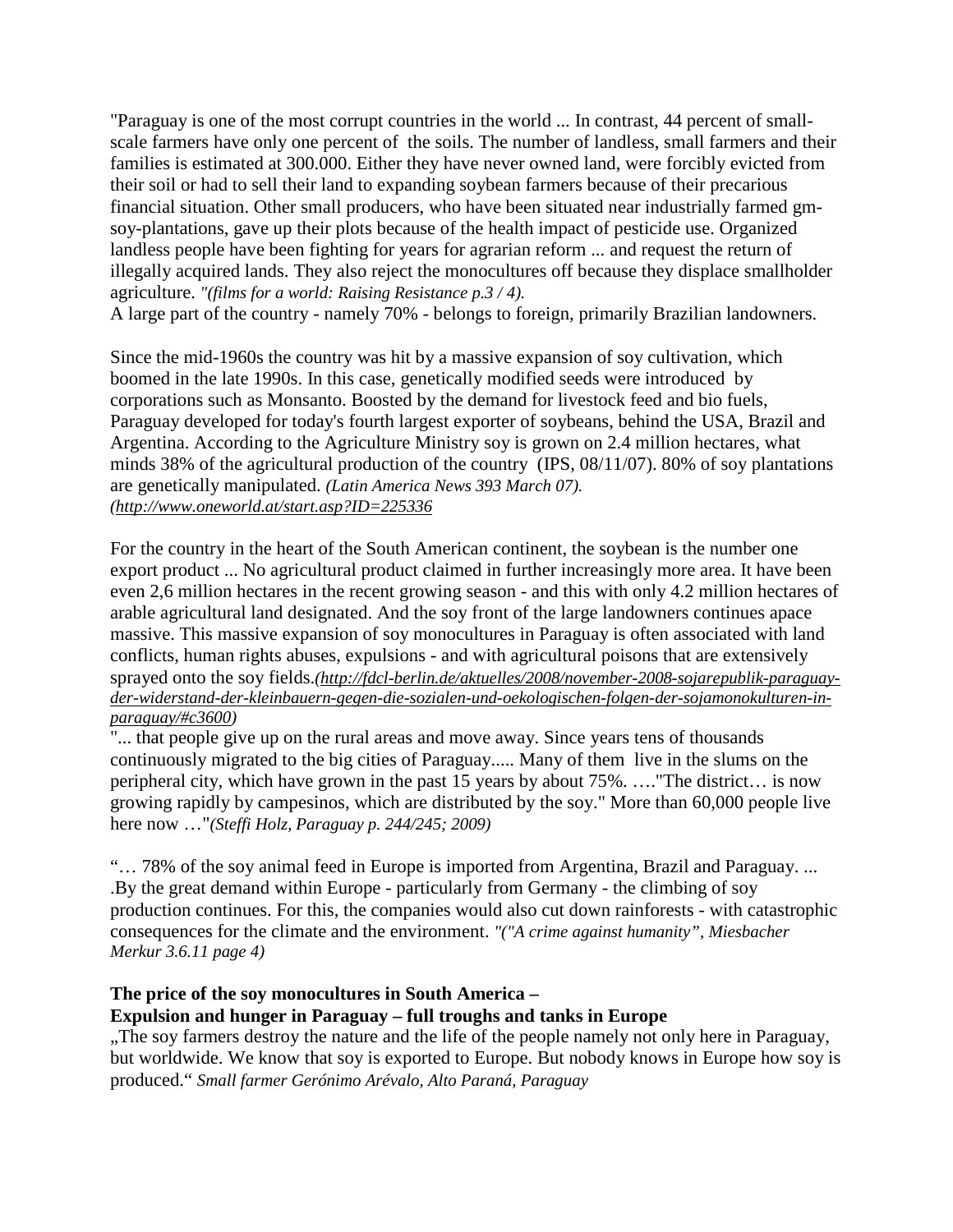... European stockbreeding companies and fattening farms feed yearly 40 million tons of soybean meal. Besides, the protein containing bean becomes more and more important for the production of agrarian fuels….. However, the industrial soy cultivation in monoculture threatens the small farming agriculture, destroys the environment and poisons the rural population.The application of genetically modified soybean varieties walks along with massive pesticide application, poisoning persons and environment.

The rapid soy-expansion aggravates the land conflict, anyway the most burning social problem in Paraguay, where 4% of the population dispose of 86% of the arable land. Even 90.000 families were forced to leave there country during the last decade, because they cannot compete with the soy farmers and do not bear the pesticide load any more.

…. The more the worldwide demand in soy rises, the more intensifies the situation also in Paraguay….

…..…. reports the little farmer and activist Esther Leiva from Paraguay (Organisación Lucha por la Tierra (OLT), Espacio Unitario, Via Campesina) about the results of the soy cultivation in her country. Based on the current political situation in Paraguay … the land conflict, the subject Genetic engineering in the agriculture, the results of the pesticide use, the threat of the littlefarmers- life-style and questions of the food sovereignty move in the focus. Also closely related to this are the struggles of the social movements in Paraguay, which are very engaged, particularly in rural areas..." *(http://www.asta.uni-potsdam.de/2011/05/der-preis-dersojamonokulturen-in-suedamerika/ )*

This means a massive violation of the economic, social and cultural human rights of the Paraguayan population!

Therefore, we urge the government of Paraguay:

## **- to end of the use of pesticides / stop sprays / maintenance of protective measures**

- **to introduce an agrarian reform** is required to expropriate large land holdings and to transfer the ground to the Campesinos legally.

- the **Override of land titles,** so the farmers get access to credit, seeds and technical assistance.

- **Introduction of organic farming on a small scale**, the possibility of a variety of cultivated crops for self-sufficiency

- **Access to appropriate medical care**

- **National programs for Food Security and sovereignty over the resources,** that promotes sustainable agriculture with the goal of ending hunger.

- **Implementation of government promises:** a) prohibition of GM soya cultivation on public land b) Taxation of soy exports *(Resistance to soybean cultivation / Paraguay: small farmers vs. soybean industry sentences 2 and 3).*

- **Observance of at least 2-year experimental- and study-phase about possible effects,** before seed is new admitted. No exceptions for GM-Seed of Monsanto and Co.